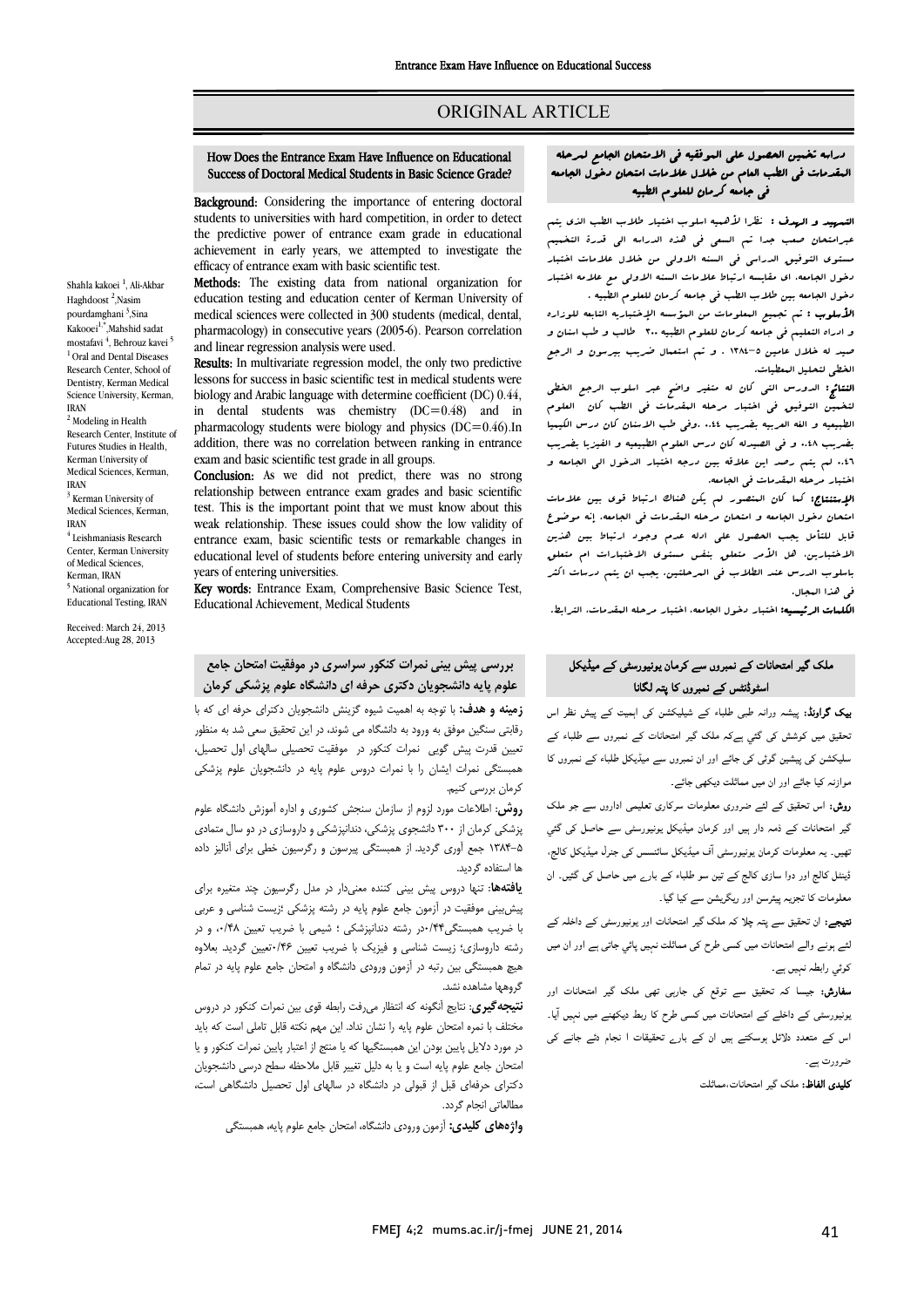$\overline{a}$  $\overline{a}$ 

#### INTRODUCTION

 In different countries, schools of medicine have different admission procedure, including cognitive and non-cognitive majors such as medicine, dentistry and pharmacology might lead to success in profession and as a result improve public domains (1). Reforming admission procedures in different health.

 Among different academic fields of study, these three that motivated and interested students pass entrance exam majors play a crucial role in public health. It is attempted and study these majors.

 One of the problems of admission procedure via entrance exam is range of acceptance criteria; only the participants the current condition, the question is whether this type of who have gained special ranges pass the exam. According to admission is right or not.

 In a study conducted in Britain, it was concluded that there is a significant relationship between the results of academic<br>children probability of the results of the results (2) In Iran, medical, dental and pharmacology students pass basic sciences courses for  $2 - 2.5$  years after entering the system of professional doctorate; then they should prepare ior the comprenensive examination or basic sciences which<br>is a nationwide and standard exam. Students' educational achievement is assessed based on this exam. According to the study of Fatehi (1) and Roodbari (3), the influential factors of comprehensive exam were age, marital status, basic sciences courses (1, 3). Ferduson et al. study had a systematic review over the previous studies and realized that there were also other influential factors that lead to medical students' educational achievement including achievement tests and medical students' future profession (2). for the comprehensive examination of basic sciences which proportion, time of basic sciences course, and average of learning method, female gender and White race (4).

Since the educational system of Iran in admitting the students and basic sciences comprehensive examination is different from other countries, few studies have been conducted to find correlation between entrance exam grade study conducted in 2000 showed that chemistry (correlation coefficient: 0.56) had the highest correlation with the students' educational achievement. Mathematics, physic, biology, and language correlation coefficient were<br>0.53, 0.50, 0.48, and 0.39, respectively. In regression analysis, among professional examination, language and gender variables, only chemistry and mathematics had significant correlation in basic sciences test (5). Another study was done in Kuwait to determine factors of medical<br>students' performance and concluded that average of high school and average of medicine courses had no statistical and comprehensive basic sciences exam. For instance, a physic, biology, and language correlation coefficient were study was done in Kuwait to determine factors of medical significant relationship (6).

In other countries, university entrance examination are (2007) showed that Medical College Admission Test (MCAT) and Grade Point Average (GPA) had positive predictive relationship with clinical skills in these majors (7). Shahidi and his colleague essay showed that most of the students university, had worse educational achievement. Among the students who had the proportion of region 2, 57.6% of assessed differently. For example, the study of Kreiter et al who had different proportion (42.8 %) and entered the

 than 18, gained good grade in basic sciences test and were good at educational achievement (8). Another study held in Iran concluded that creativity, responsibility and the students (3). Therefore, it could be concluded that in selecting students in the mentioned majors that are especially important, beside average, other factors should them whose diploma average was higher than 15 and lower excellence should be considered in selecting talented be considered as well.

 Accordingly, in order to determine the influence of entrance exam scores on educational achievement, the correlation between entrance exam and basic sciences test was analyzed in Kerman University of Medical Sciences  $\overline{a}$  $(2008 - 2009)$ .

 $\overline{a}$ 

 $\overline{a}$ 

### METHODS

 This is a retrospective cohort study. Firstly, the required data of medical, dental and pharmacology students, who including age, gender, proportion of the mentioned year, number of participation in the entrance exam, their grade in the country, and their scores in specific and general courses. The data were collected from the files in Central basic sciences test was received form Directorate General of entered the university in 2005 – 2006 were gathered Evaluation Office; then, for each person, the raw score of Kerman University of Medical Sciences.

 On the condition that the person could not pass the exam in the first time, his/her first score is considered in this collected form the files. The data were organized based on a checklist that was specially designed for the study and were study. Moreover, demographic data of the participants were analyzed.

 Meanwhile, the students who had serious physical or complete or those who transferred to another place during studying basic sciences were extracted from the study. T- test, chi-square test and analysis of variance were used in the study, also, all the variants were evaluated by<br>multivariate linear recreasion model and the one that were not significant were omitted through stepwise method. Determine coefficient was used to present goodness of fit. Inclusion criteria for each variant was less than 0.1 p-value.  $\overline{\phantom{0}}$ mental problems, the ones whose information were not multivariate linear regression model and the one that were SPSS (15th version) analyzed the data.

#### RESULTS

 In this study, 156 medical, 78 dental and 116 pharmacy students, who have passed the entrance exam and were accepted in Kerman University of Medical Sciences in 2005<br>2006 were analyzed – 2006, were analyzed.

 Gender, the year of entrance to university, their grade in the country, their scores in specific and general courses were analyzed (Table 1).

analyzed (1able 1).<br>The total number of students was 212 from three fields of studies, 94 were female and 118 were male. The number of male students was significantly higher than girls.  $(P < 0.05)$ . There was a significant difference between the three majors in literature, Arabic language, theology, biology, the dental students gained better scores except for geology, while the pharmacy students gained better score physics, chemistry and geology; in all mentioned subjects,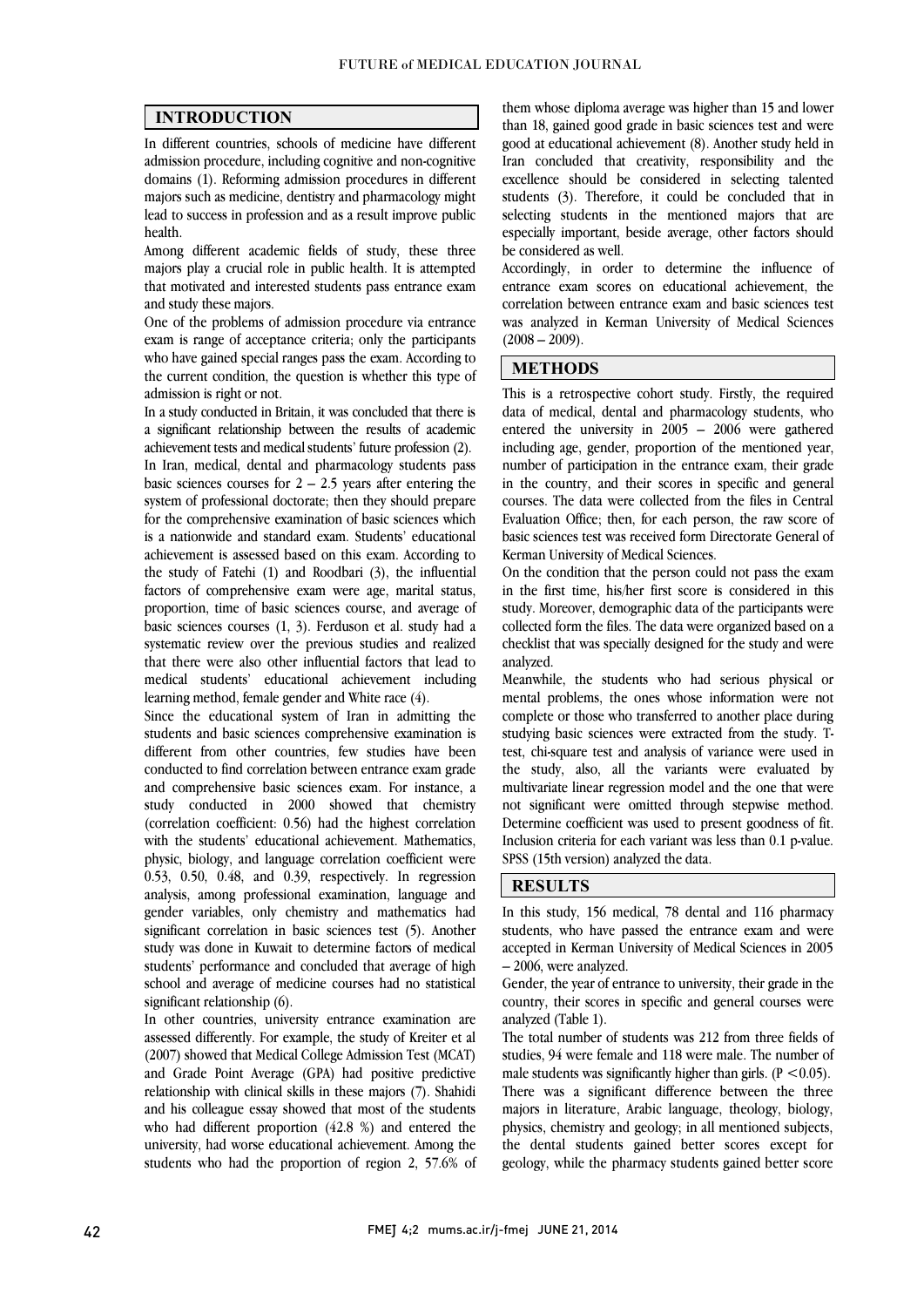Table 1. the comparison of gender, the entrance year, different courses percentage, rank in the country, and score of basic sciences among the students who have entered Kerman University of medical sciences in consecutive year (2005-6) are presented.

| p-value                   | <b>Total</b>                           | <b>Pharmacy</b>                                           | <b>Dentistry</b>                                                                    | <b>Medicine</b>               |                          |
|---------------------------|----------------------------------------|-----------------------------------------------------------|-------------------------------------------------------------------------------------|-------------------------------|--------------------------|
| $\cdot/\cdot\cdot$        | $($ %۶۴/۲) ۲۱۲                         | $(\frac{0}{0} \delta \frac{\lambda}{\lambda})^{\gamma}$ ? | $\mathcal{F} \mathcal{F} \left( \frac{0}{0} \Delta \mathcal{N} \mathcal{F} \right)$ |                               | $(\%)$ Gender<br>female  |
|                           | $(0/67)/(2)$ ) ) ) $\land$             | $(%^{\beta}\Lambda/\Upsilon)$ $\Delta \hat{r}$            | YF(0/6F)/F)                                                                         | $($ %۲۴/۴) ۳۸                 | male                     |
| $\cdot$ /19               | $(0/66)$ 149                           | $($ %۳۹/۷) ۴۶                                             | YF(96f1/F)                                                                          | $(0/60 \cdot 7)$ $19$         | Year of entrance<br>١٣٨۴ |
|                           | $(0/60 \cdot / \Lambda)$ 1 $\Lambda$ 1 | $(\frac{9}{6}\hat{r}\cdot/\hat{r})$ Y.                    | $(%$ $\Delta$ $\lambda$ / $\hat{r}$ ) ۳۴                                            | $($ %۴۹/۴) $\vee$             | ١٣٨٥                     |
| $\cdot/\cdot$ $\cdot$     | 949                                    | 97/9                                                      | 94/0                                                                                | 90/1                          | Literature               |
| $\cdot/\cdot \Delta$      | 91/9                                   | $\Delta \Lambda/V$                                        | 90/9                                                                                | 71/1                          | Arabic                   |
| $\cdot/\cdot\cdot \Delta$ | 949                                    | 9.19                                                      | $9 \sqrt{9}$                                                                        | 90/9                          | Theology                 |
| .780                      | $\Delta \mathcal{F}/\mathcal{Y}$       | $\Delta Y/\Lambda$                                        | $\Delta \hat{r}/\Upsilon$                                                           | $\Delta \mathfrak{r}/\hat{r}$ | English                  |
| $\cdot/\cdot\cdot$        | 10/0                                   | $\langle \uparrow \uparrow / \rangle$                     | 11/7                                                                                | 11/F                          | Geology                  |
| $\cdot$ /14               | $\mathbf{r}\mathbf{9}/\mathbf{9}$      | $\mathsf{TV}/\Delta$                                      | YY/Y                                                                                | 4.7                           | Mathematics              |
| $\cdot/\cdot\cdot$        | VT/5                                   | 99/                                                       | $YY/\lambda$                                                                        | $V\Delta/\Lambda$             | <b>Biology</b>           |
| $\cdot/\cdot\cdot$        | $\Delta V/F$                           | $\Delta$ 1/9                                              | 91/5                                                                                | 9.7                           | Physics                  |
| $\cdot/\cdot\cdot$        | $Vf/\Delta$                            | $Y1/\Upsilon$                                             | $VV/\Delta$                                                                         | ٧۶                            | Chemistry                |
| $\cdot/\cdot\cdot$        | $\Lambda V \mathfrak{f}/\mathfrak{q}$  | 1199/7                                                    | $\Delta \Upsilon$ ) / $\Upsilon$                                                    | $V\Lambda\hat{r}/V$           | The rate in Proportion   |
| $\cdot/\cdot$ $\hat{r}$   | $\Delta Y$ $\frac{1}{\sqrt{2}}$        | VFFF/9                                                    | 494915                                                                              | TVTY/T                        | Total score              |
| $\cdot/\cdot\cdot\cdot$   | 119/0                                  | 171/F                                                     | 117/9                                                                               | 117/7                         | Mark of basic sciences   |

in geology.

There was also significant difference  $(P<0.05)$  in comparing proportion's grade in medical, dentistry and pharmacology<br>majors: the dental students gained the lowest score majors; the dental students gained the lowest score.

 In the first part of Table 2, the average of basic sciences in three majors, genders and the entrance year are presented. In the second part of it, each variant is analyzed by a linear since the score of basic sciences has 0.37 increase for one percent boost of biology, while literature and mathematics regression model. Biology is the most important subject, had the lowest importance in basic sciences.

 The overall marks were skewed, the overall mark of 25 people were higher than 10000.

Moreover, the current study revealed that there is negative relationship between the overall mark of university entrance exam and the score of basic sciences test that present the It means that the higher scores in entrance exam, the less higher mark has negative influence on basic sciences exam. success in basic sciences examination.

 Table 3 presents the complete model based on all subjects, gender and the year of entrance. The coefficient of total were 0.55, 0.65, 0.56, and 0.46, respectively (the coefficient of determination indicates how well data points fit a statistical model, the closer it is to number 1, the better the model is). The statistics show that these variables can students. However, when non-significant variables were deleted from the model via stepwise regression, only determination in medical, dental, pharmacology and the accurately estimate the mark of basic sciences of dental

biology and Arabic were left  $(CD = 0.44)$ ; in dentistry, only cnemistry predicted the basic sciences mark  $(CD = 0.48)$ ;<br>and biology and physics were influential in pharmacology  $(CD = 0.46)$ . In general, biology, geology and Arabic (coefficient determine  $= 0.42$ ) remained among all of the chemistry predicted the basic sciences' mark  $(CD = 0.48)$ ; professional doctorate students.

 in dentistry (0.76), that shows for every one percent  $\frac{1}{2}$  increase in the score in entrance exam, the dental students' score of basic sciences increases for 0.76. On the contrary, the lowest regression coefficient is for Arabic among all of although there is significant relations, the increase of Arabic score in entrance exam has the least significant relation with In table 3, the highest regression coefficient is for chemistry the professional doctorate students (0,12) which reveals the score of basic sciences.

#### DISCUSSION

 The main and most significant purpose of university entrance examination is to select qualified students, so that students gain better achievements and career according to their knowledge and interests. In fact, the entrance exam should predict students' educational achievements as far as possible.

The results of the study shows that the students who had higher score were less successful in basic sciences exam. Moreover, it presented the lessons of entrance exam that Arabic in medicine, chemistry in dentistry and biology and can estimate the score of basic sciences exam: biology and physics in pharmacology.

٦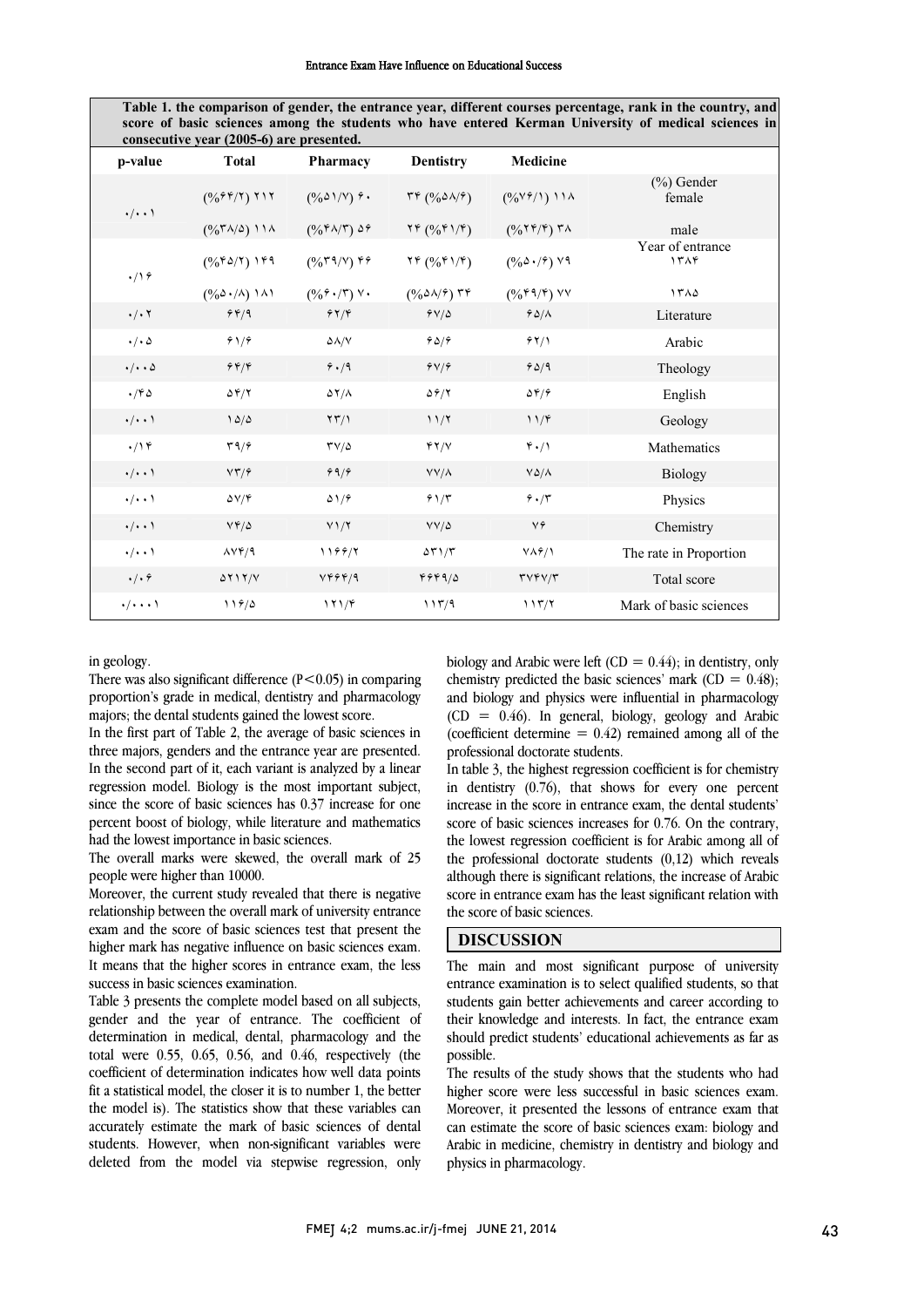entrance exam and the score of basic sciences University of medical sciences in consecutive  $\overline{a}$  I l j ī I I ī l  $\overline{a}$ among the students who have entered Kerman year (2005-6). Student information Average of Basic p-value Average of E Major Medicine Dentistry Pharmacy (١۶/۶) ١١٣/٢ (١٨/٨) ١١٣/٩ (١١/٧) ١٢١/۴ ٠/٠٠٠١ Gender Female Male (١۵/٧) ١١٧/٨ (١۵/٨) ١١۴/۵ ٠/١١۵ Entrance year 2005 2006 (١۴/٧) ١١٧/۶ (١۶/٧) ١١۵/۶ ٠/٣١ Regression Lesson p-value regression ۰/۱۷  $\cdot$ /۱۱ Literature  $\cdot/\cdot$  .  $\cdot/\cdot$  Arabic ٠/٠٠١ ٠/٢٢ Theology  $\cdot/\cdot$ ۴  $\cdot/\cdot$   $\cdot/\cdot$  English ٠/٠٠٠١ ٠/٢٧ Geology ٠/٠۶ ٠/١١ Mathematics  $\cdot/\cdot\cdot$  .  $\cdot/\tau$  Biology  $\cdot/\cdot \cdot$   $\cdot/\cdot \wedge$  Physics ٠/٠٠۴ ٠/٢۴ Chemistry The rate in ۰/۱۱ ۰/۰۰۳ The rate in<br>Proportion ٠/٠٠٠١ -٠/٠٠١ Total score

 Table 2. relationship between gender, the year of entrance, major, different courses percentage in

 Hajian (2000) studied how entrance exam's special lessons can predict the basic sciences exam among medical students, the results presented that chemistry and are in lower ranks (5). Erfan et al (2010) demonstrated biology, physics, mathematics, chemistry and English as mathematics are more valid predictors, physics and biology predictor variables of students' achievement (9).

 As it is clear, the previous researches only studied medical students, while medical and pharmacology students were<br>not studied before not studied before.

 The purpose of the current study was to estimate the influence of entrance exam's lessons on the students' educational achievement. On the condition that the through better and more influential budgeting. The most available method was to evaluate the students by basic sciences examination. Mohammadi and his colleagues entrance exam be programed well we can gain better results  Table 3. Students'' variables and different courses percentages in entrance exam and the rank, basic sciences score of doctoral students of Kerman university of medical sciences in<br>consecutive.vear(2005-6).  $\cos(2005)$ 

|                | <b>Regression</b><br>coefficient | p-value | Coefficient<br>determine of<br>the model |  |
|----------------|----------------------------------|---------|------------------------------------------|--|
| Medicine       |                                  |         |                                          |  |
| <b>Biology</b> | 0.41                             | 0.001   | 0.44                                     |  |
| Arabic         | 0.26                             | 0.006   |                                          |  |
| Dentistry      |                                  |         | 0.48                                     |  |
| Chemistry      | 0.76                             | 0.0001  |                                          |  |
| Pharmacy       |                                  |         |                                          |  |
| <b>Biology</b> | 0.28                             | 0.003   | 0.46                                     |  |
| Physics        | 0.23                             | 0.004   |                                          |  |
| Total          |                                  |         |                                          |  |
| <b>Biology</b> | 0.35                             | 0.0001  |                                          |  |
| Geoglogy       | 0.28                             | 0.0001  | 0.42                                     |  |
| Arabic         | 0.12                             | 0.019   |                                          |  |

 (2002) studied basic sciences examination as a predictor variable in assessing the students educational achievements<br>and demonstrated that the mark of basic sciences has significant correlation with pre-internship comprehensive exam which could be considered a valid tool to identify medical students' educational achievement (10). Panahandeh variable in assessing the students' educational achievements et al gained similar results in the same year (11).

 Undoubtedly, there are various different factors that influence students' educational achievements, which include: age, marital status, housing, family and economic affairs (3). According to the limitations of the current two consecutive years, all of the information were not available. The purpose of the study was to determine the correlation between entrance exam's lessons and students' educational achievements in basic sciences comprehensive exam that were held for the three majors<br>in the country study on medical, dental and pharmacology students in in the country.

> j  $\overline{a}$

### **CONCLUSION**

 The results did not present a significant relationship with the basic sciences comprehensive exam, as it was expected. This is an important point and the reasons of the low correlation should be studied carefully. There might be different reasons which include, low credit of entrance due to considerable change of professional doctoral lessons and the students' knowledge before and after they enter the between the entrance exam's scores in different lessons exam's scores or basic sciences comprehensive exam, or university.